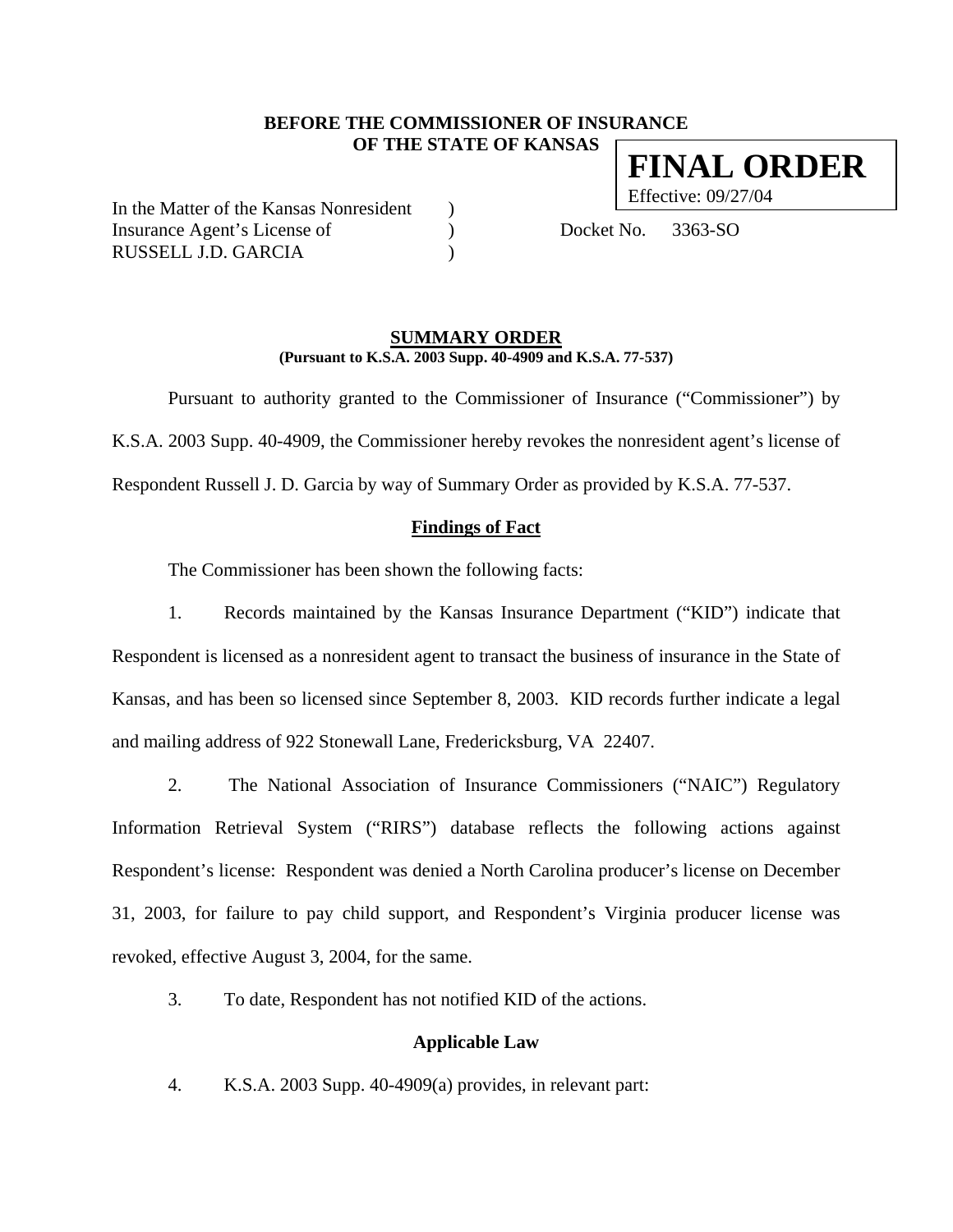"The commissioner may deny, suspend, revoke or refuse renewal of any license issued under this act if the commissioner finds that the applicant or license holder has . . . (2) Violated (A) Any provision of chapter 40 of the Kansas Statutes Annotated, and amendments thereto, or any rule and regulation promulgated thereunder; . . . (9) Had an insurance agent license, or its equivalent, denied, suspended or revoked in any other state, district or territory. . . [or] (13) Failed to comply with any administrative or court order imposing a child support obligation upon the applicant or license holder. . . ." K.S.A. 2003 Supp. 40-4909(a).

5. Administrative regulations require that a person licensed in this state as an insurance agent shall, within 30 days of the occurrence, report enumerated events to the Commissioner. Among these events are disciplinary action against the agent's license by the insurance regulatory official of any other state or territory, criminal convictions, or changes of address. K.A.R. § 40-7-9.

6. K.S.A. 2003 Supp. 40-4906 and 4908 provide for issuance of a nonresident agent's license in reliance upon the agent's valid license in the agent's home state.

7. The Commissioner may revoke any license issued under the Insurance Agents Licensing Act if the Commissioner finds that the insurable interests of the public are not properly served under such license. K.S.A. 2003 Supp. 40-4909(b).

### **Conclusions of Law**

8. The Commissioner has jurisdiction over Respondent as well as the subject matter of this proceeding, and such proceeding is held in the public interest.

9. The Commissioner concludes that Respondent's Kansas license may be revoked solely because Respondent has had an agent's license or its equivalent revoked, denied, or suspended in another state.

10. The Commissioner concludes, in addition, that Respondent's Kansas license may be revoked because it is based on reciprocity, and Respondent's license in his home state of Virginia has been revoked.

2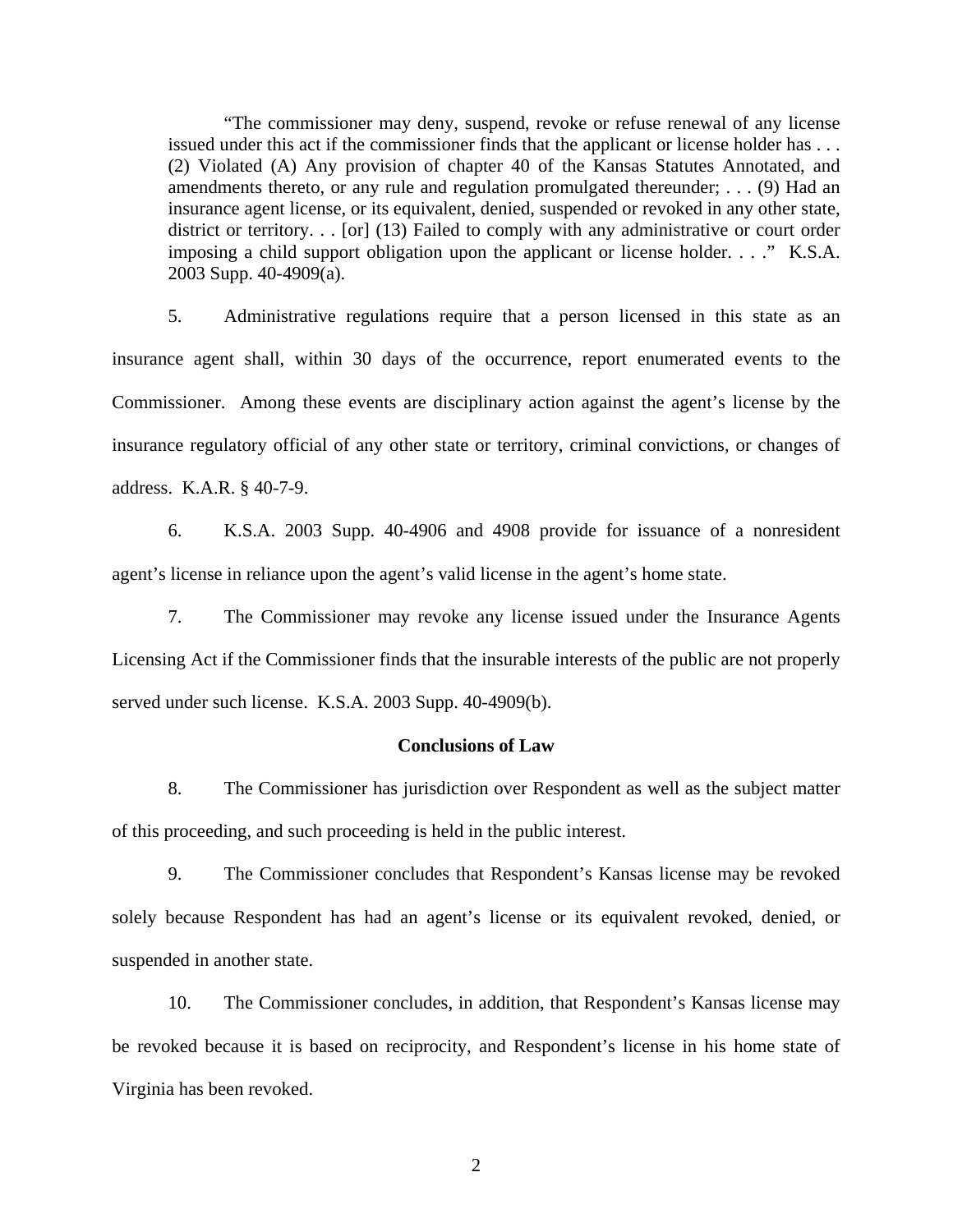11. The Commissioner finds, based on the North Carolina and Virginia orders, that Respondent has failed to comply with a child support order.

12. The Commissioner finds that Respondent has violated K.A.R. §40-7-9 by failing to notify KID of the Virginia and North Carolina actions within 30 days

13. The Commissioner, therefore, concludes that good cause exists pursuant to K.S.A. 2003 Supp. 40-4909(a) to revoke Respondent's Kansas resident insurance agent's license.

14. The Commissioner concludes that Respondent's insurance agent's license should be revoked without delay for the protection of the insurable interests of the public pursuant to K.S.A. 2003 Supp. 40-4909(b).

15. Based on the facts and circumstances set forth herein, it appears that the use of summary proceedings in this matter is appropriate, in accordance with the provisions set forth in K.S.A. 77-537(a), in that the use of summary proceedings does not violate any provision of the law and the protection of the public interest does not require the KID to give notice and opportunity to participate to persons other than Russell J.D. Garcia.

**IT IS THEREFORE ORDERED BY THE COMMISSIONER OF INSURANCE THAT** the Kansas nonresident insurance agent's license of Russell J.D. Garcia, is hereby **REVOKED**.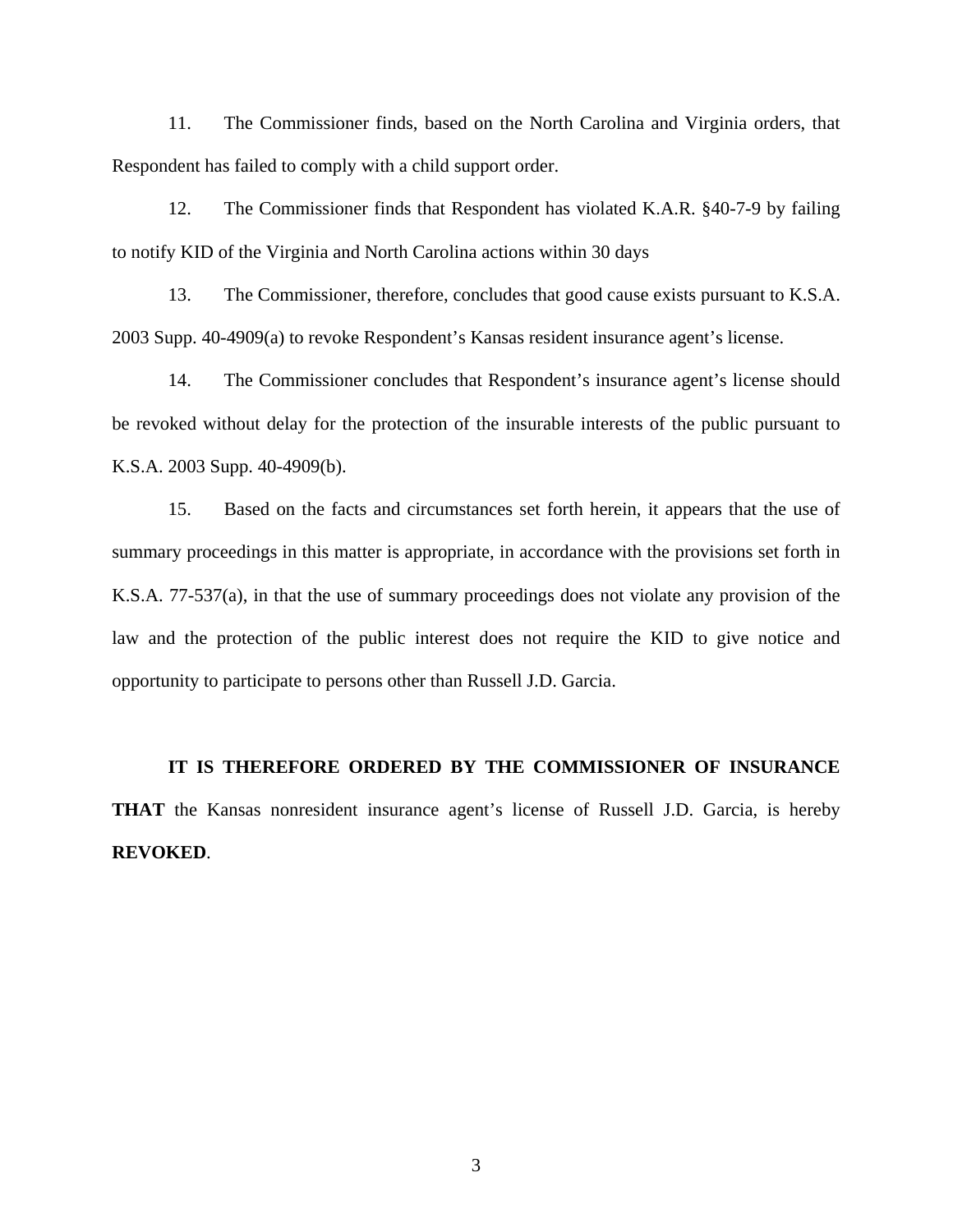## **IT IS SO ORDERED THIS \_8th\_ DAY OF SEPTEMBER 2004, IN THE CITY OF**

# **TOPEKA, COUNTY OF SHAWNEE, STATE OF KANSAS.**



 $\angle$ /s/ Sandy Praeger $\angle$ Sandy Praeger Commissioner of Insurance

 $\angle$ s/ John W. Campbell $\Box$ John W. Campbell General Counsel

**NOTICE: In the event the Petitioner files a petition for judicial review, the agency officer designated pursuant to K.S.A. 77-613(e) to receive service of a petition for judicial review on behalf of the KID is John W. Campbell, General Counsel, Kansas Insurance Department, 420 S.W. 9th St., Topeka, KS 66612-1678.** 

### **Certificate of Service**

 The undersigned hereby certifies that she served a true and correct copy of the above and foregoing **Notice** and **Summary Order** on this \_8th\_ day of September 2004, by causing the same to be deposited in the United States Mail, first class postage prepaid, addressed to the following:

Russell J. D. Garcia 922 Stonewall Lane Fredericksburg, VA 22407

> $\angle$ s/ Brenda J. Clary $\angle$ Brenda J. Clary